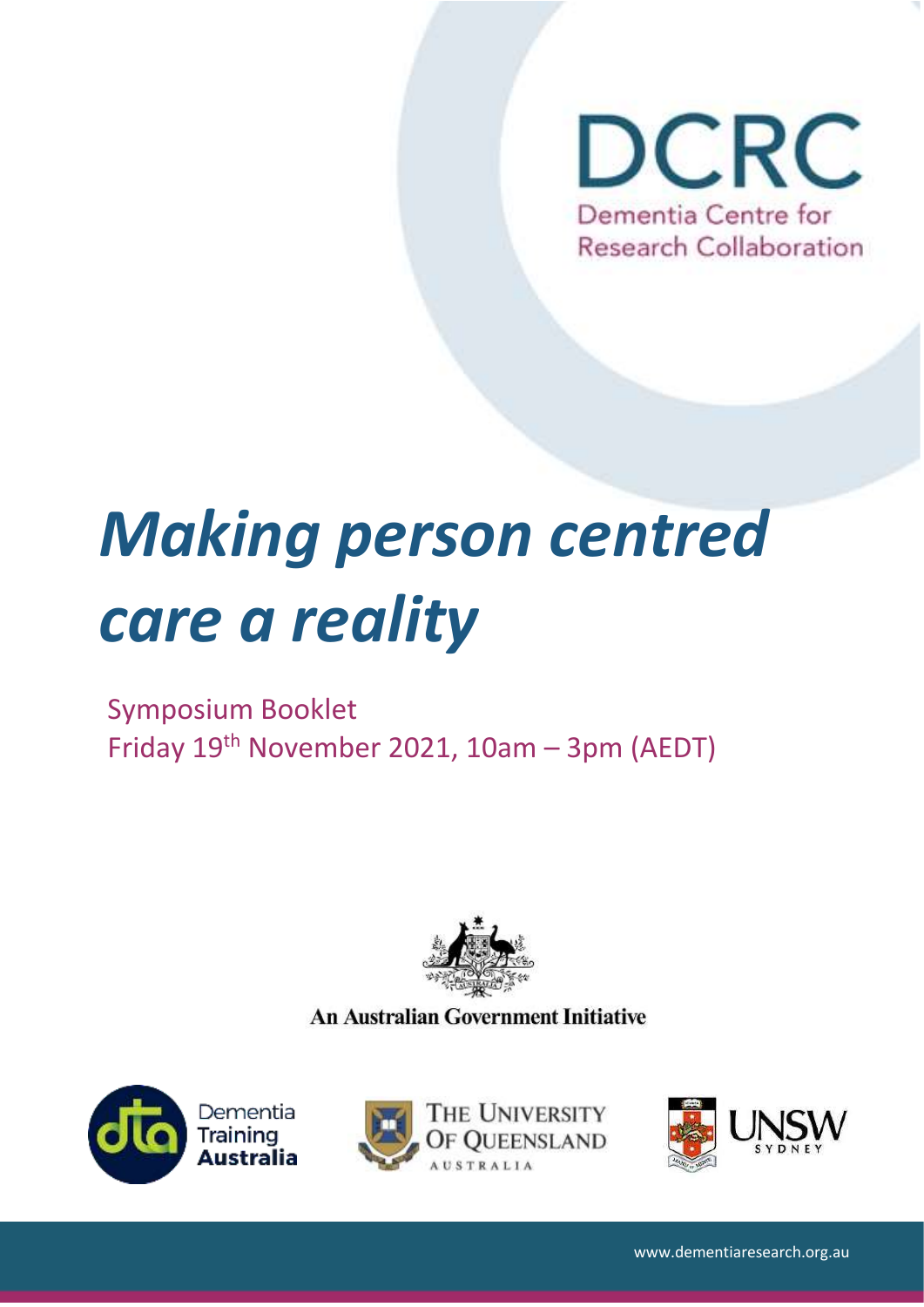# *Making Person Centred Care a Reality* **SYMPOSIUM PROGRAM**

**Friday 19th November**

**9am – 2pm AEST (Queensland); 10am – 3pm AEDT (Sydney)**

| Time (AEDT)                         | <b>Action</b>                                                         |
|-------------------------------------|-----------------------------------------------------------------------|
| <b>Session 1</b>                    | <b>Welcome and Guest Speaker</b>                                      |
| $10am - 11.10am$                    | <b>SESSION CHAIR: Dr Claire Burley</b>                                |
| $10am - 10:20am$                    | <b>Welcome and Setting the Scene</b>                                  |
| $(20 \text{ mins})$                 | <b>Professor Henry Brodaty and Professor Elizabeth Beattie</b>        |
|                                     | Co-Directors, Dementia Centre for Research Collaboration              |
| $10:20am -$                         | <b>Guest Speaker</b>                                                  |
| 11:10am                             | <b>Professor Lee-Fay Low</b>                                          |
| (40 mins, 10 mins                   | University of Sydney                                                  |
| Q&A                                 | Title: Person centred care: Changing individuals, organisations, and  |
|                                     | systems                                                               |
| 11:10am-                            | <b>MORNING TEA</b>                                                    |
| 11:20am                             |                                                                       |
| <b>Session 2</b>                    | <b>Invited Expert Speakers</b>                                        |
| $11:20am -$                         | <b>SESSION CHAIR: Dr Claire Burley</b>                                |
| 12.40pm                             | (15 minutes per talk, each followed by 5 minutes Q&A)                 |
|                                     |                                                                       |
| $11:20am -$                         | <b>Professor Lynn Chenoweth</b>                                       |
| 11:40am                             | Centre for Healthy Brain Ageing, UNSW Sydney                          |
| $(15 \text{ mins}, 5 \text{ mins})$ | Title: Research initiatives that support making person centred care a |
| Q&A                                 | reality across Australia                                              |
| $11:40am - 12pm$                    | <b>Mr Robert Day</b>                                                  |
| $(15 \text{ mins}, 5 \text{ mins})$ | Dementia, Diversity and Design Branch                                 |
| Q&A                                 | Australian Government Department of Health                            |
|                                     | <b>Title: Government initiatives supporting person-centred care</b>   |
| $12pm - 12:20pm$                    | <b>Nell Hawe</b>                                                      |
| $(15 \text{ mins}, 5 \text{ mins})$ | Dementia Advocate, Dementia Australia                                 |
| Q&A                                 | Title: Perspectives of people with lived experience                   |
| $12:20$ pm $-$                      | <b>Keith Davies and Peter Swindell</b>                                |
| 12:40pm                             | Dementia Advocates, Dementia Australia                                |
| $(15 \text{ mins}, 5 \text{ mins})$ | Title: Perspectives of people with lived experience                   |
| Q&A                                 |                                                                       |
| $12.40pm - 1pm$                     | <b>LUNCH</b>                                                          |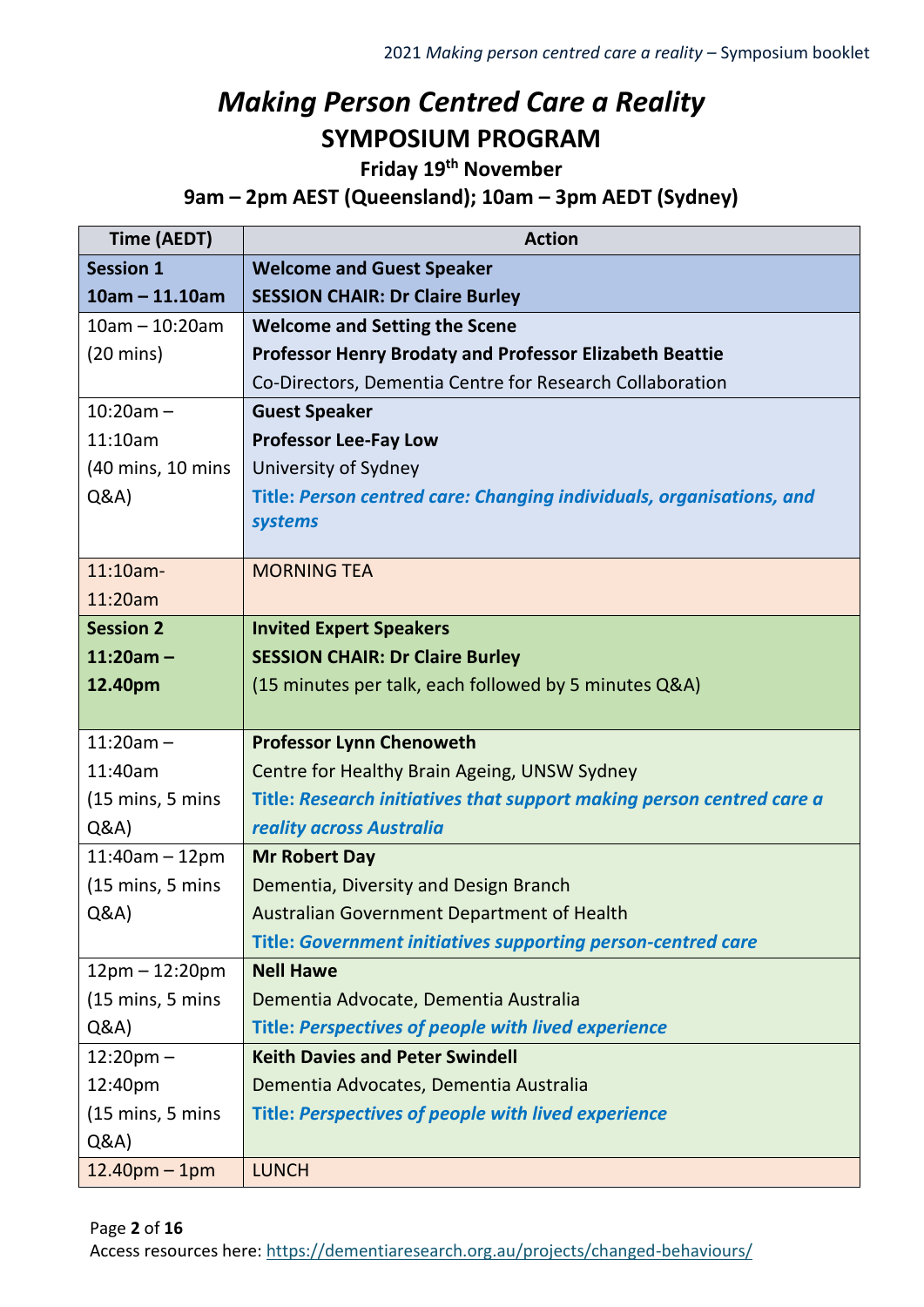| <b>Session 3</b>                    | <b>Invited Abstract Speakers Part A</b>                                 |
|-------------------------------------|-------------------------------------------------------------------------|
| $1pm-2pm$                           | <b>SESSION CHAIR: Dr Nadeeka Dissanayaka</b>                            |
|                                     | (10 minutes per talk, each followed by 5 minutes Q&A)                   |
|                                     |                                                                         |
| $1pm - 1:15pm$                      | <b>Presenter 1: Rachel Brimelow</b>                                     |
| $(10 \text{ mins}, 5 \text{ mins})$ | Affiliation: The University of Queensland                               |
| Q&A                                 | Title: Achieving person-centred mental health care within Residential   |
|                                     | Aged Care: Co-design of a performance measurement tool                  |
| $1:15$ pm $-1:30$ pm                | <b>Presenter 2: Dr Monica Cations</b>                                   |
| $(10 \text{ mins}, 5 \text{ mins})$ | <b>Affiliation: Flinders University</b>                                 |
| Q&A                                 | Title: Trauma-informed inpatient geriatric care to improve staff skills |
|                                     | and reduce patient distress: An interrupted-time series study           |
| 1:30pm - 1:45pm                     | Presenter 3: Jacquelene Cook                                            |
| $(10 \text{ mins}, 5 \text{ mins})$ | Affiliation: UNSW Sydney                                                |
| Q&A                                 | Title: Implementing and evaluating an on-line staff education program   |
|                                     | in person-centred care for persons with dementia in the sub-acute care  |
|                                     | setting                                                                 |
| $1:45$ pm - $2$ pm                  | Presenter 4: Professor Belinda Goodenough and Alex Jedlicko             |
| $(10 \text{ mins}, 5 \text{ mins})$ | Affiliation: Dementia Training Australia and Dementia Australia         |
| Q&A                                 | Title: Is it possible to 'teach' person-centred care? The example of    |
|                                     | <b>Dementia Essentials</b>                                              |
| 2pm-2:05pm                          | <b>AFTERNOON TEA</b>                                                    |
| <b>Session 4</b>                    | <b>Invited Abstract Speakers Part B</b>                                 |
| $2.05$ pm – 2.50pm                  | <b>SESSION CHAIR: Dr Claire Burley</b>                                  |
|                                     | (10 minutes per talk, each followed by 5 minutes Q&A)                   |
| $2:05 \text{pm} - 2:20 \text{pm}$   | <b>Presenter 5: Dr Gaynor Macdonald</b>                                 |
| $(10 \text{ mins}, 5 \text{ mins})$ | Affiliation: University of Sydney                                       |
| Q&A                                 | Title: Let's not stop at 'person-centred' care – we can do even better  |
| 2:20pm - 2:35pm                     | Presenter 6: A/Professor Steve Macfarlane                               |
| $(10 \text{ mins}, 5 \text{ mins})$ | <b>Affiliation: The Dementia Centre</b>                                 |
| Q&A                                 | Title: Non-pharmacological interventions: Evidence from a national      |
|                                     | behaviour support program                                               |
| $2:35 \text{pm} - 2:50 \text{pm}$   | Presenter 7: Dr Nikki-Anne Wilson                                       |
| $(10 \text{ mins}, 5 \text{ mins})$ | Affiliation: Neuroscience Research Australia & DCRC                     |
| Q&A                                 | Title: Guidelines for dementia care: Awareness and current usage in     |
|                                     | residential aged care                                                   |
| $2:50$ pm $-3:00$ pm                | <b>Symposium Summary and Closing</b>                                    |
| $(10 \text{ mins})$                 | Dr Claire Burley and Dr Nadeeka Dissanayaka                             |

Page **3** of **16**

Access resources here:<https://dementiaresearch.org.au/projects/changed-behaviours/>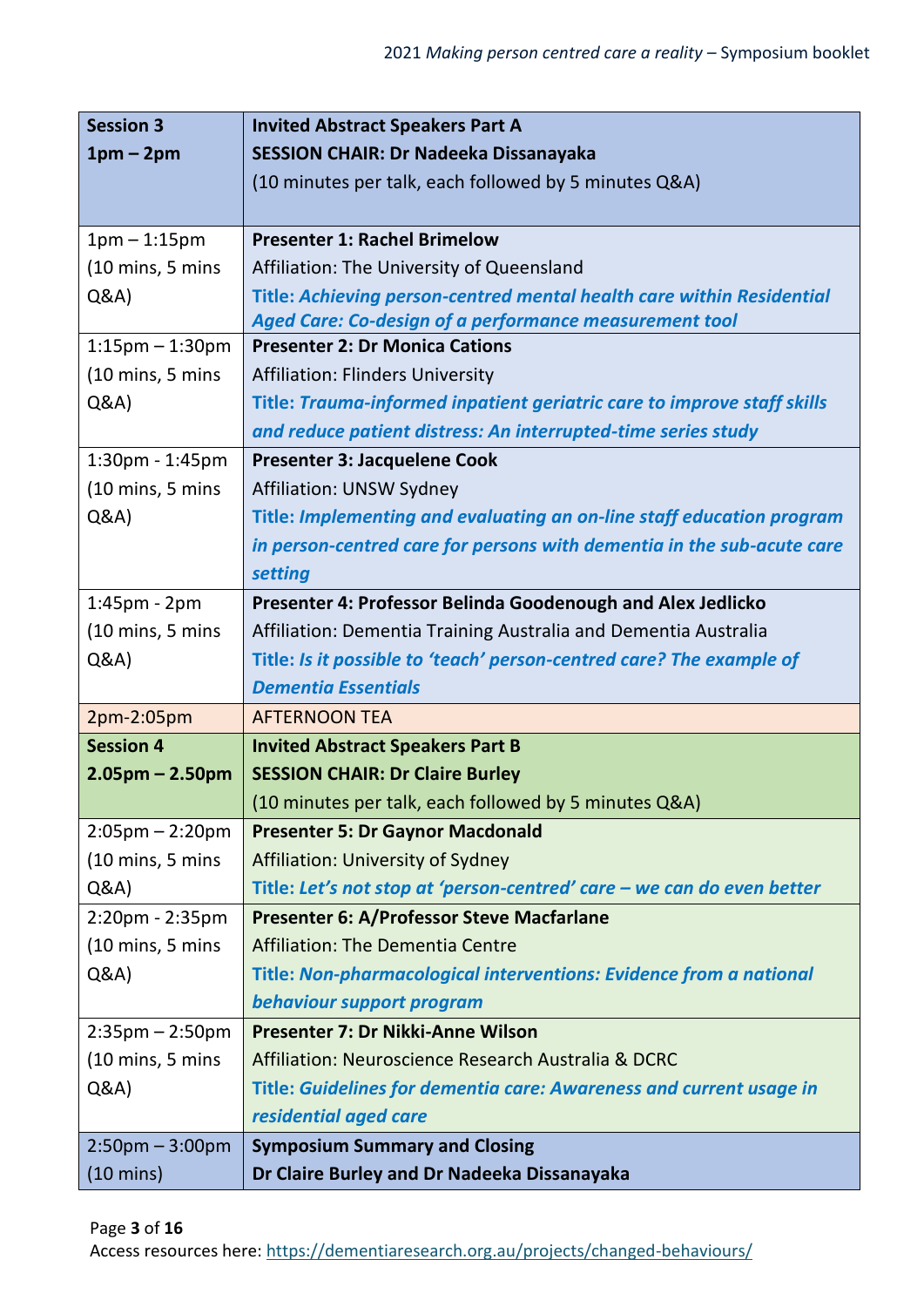# DCRC Co-Directors

### Professor Henry Brodaty UNSW Sydney



Scientia Professor Henry Brodaty is a researcher, clinician, policy advisor and strong advocate for people with dementia and their carers. At UNSW Sydney, he is Scientia Professor of Ageing and Mental Health, Co-Director of the Centre for Healthy Brain Ageing, and Director, Dementia Centre for Research Collaboration. Professor Brodaty has published extensively and is a senior psychogeriatrician in the Older Persons' Mental Health Service at Prince of Wales Hospital.

Professor Brodaty was previously President of International Psychogeriatric Association, Chairman of Alzheimer's Disease International, and President of Alzheimer's Australia NSW and Australia (now known as Dementia Australia). He is an Officer of the Order of Australia and Ryman Prize winner.

# Professor Elizabeth Beattie Queensland University of Technology



Elizabeth Beattie is Professor of Aged and Dementia care at Queensland University of Technology (QUT), Co-Director of the Dementia Centre for Research Collaboration (DCRC) and Dementia Training Australia (DTA). She is a career nurse gerontologist with an international reputation in the care of people living with dementia. She is an Honorary Professor in the School of Nursing and the Centre for Health Services Research at UQ. She co-chairs the Scientific Committee of Dementia Australia and the MRFF Mission on Dementia, Ageing and Aged Care.

Professor Beattie's research career has focused on improving care delivery and quality of life of people living with dementia, including theory and intervention development and testing, and the dissemination of complex interventions. She has extensive experience in the development, delivery and evaluation of dementia-related resources and education for health professionals and in mentoring programs to support early-mid career researchers, particularly those from nursing and allied health.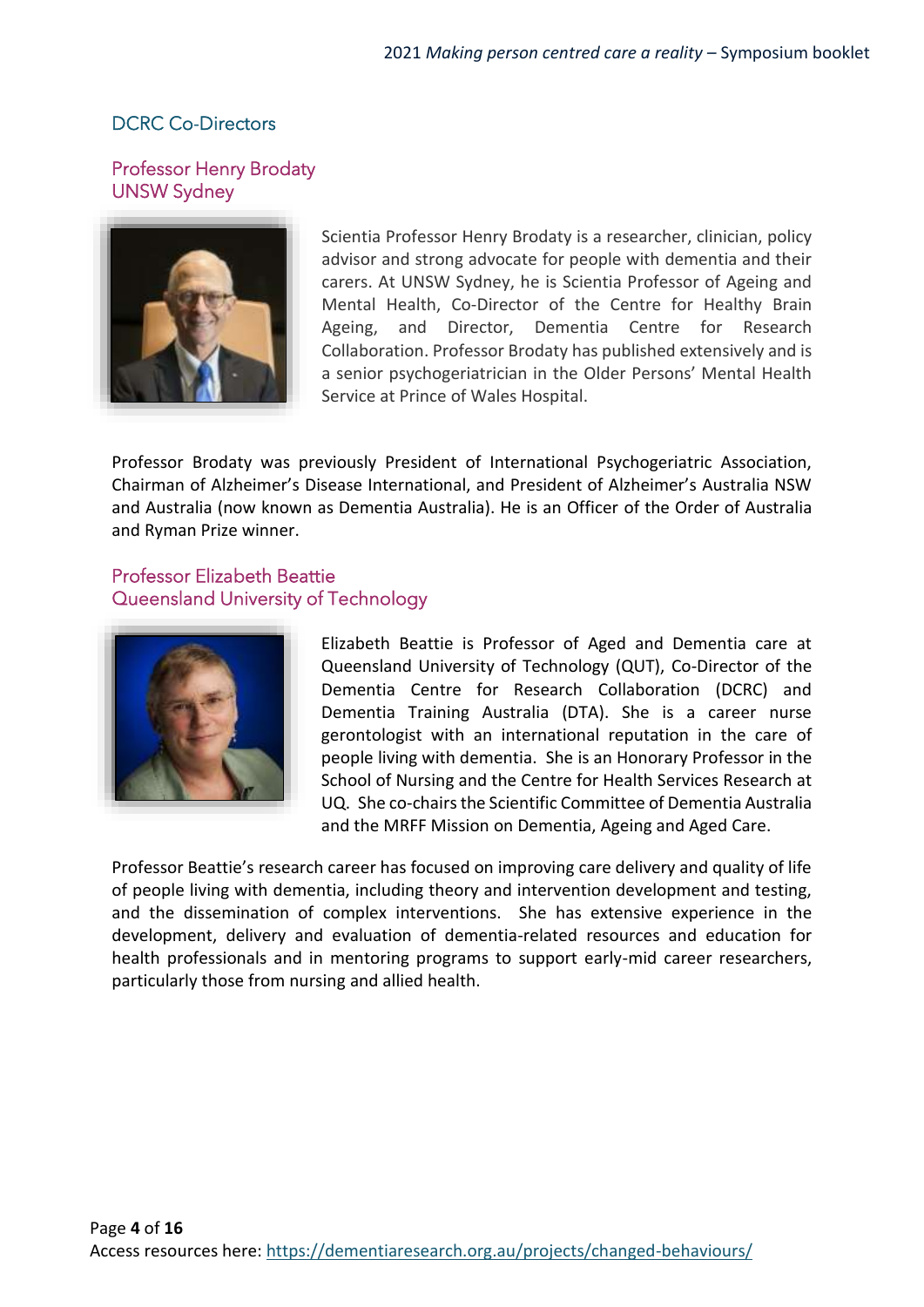# Guest Speakers

# Professor Lee-Fay Low University of Sydney



Lee-Fay Low (BSc Psych (Hons), PhD) is Professor in Ageing and Health, NHMRC Boosting Dementia Research Leadership Development Fellow, University of Sydney. She is a registered psychologist with a PhD in psychiatric epidemiology. Prof Low conducts research that she hopes will make a difference in the world. Her main areas of expertise are in rehabilitation and postdiagnostic support for people with dementia, home and residential care for older people, the impact of COVID-19 on people with dementia, stigma and dementia literacy, and people from culturally

and linguistically diverse backgrounds. She is particularly interested in developing and evaluating interventions to improve the quality of life of older people. She has methodological skills in population studies, systematic reviews, clustered randomised trials, instrument development and evaluation, and translation of research into practice.

Professor Low has authored over 130 peer-reviewed articles, and three books on dementia. She is an active advocate in improving how older people are treated and cared for. Lee-Fay thinks that research is great fun, and even admits to liking statistics.

#### Abstract

Person centred care: Changing individuals, organisations, and systems

Many aged care services profess to offer person-centred care. However, the Aged Care Royal Commission found that substandard care is widespread in the Australian aged care system. Why is there this gap between perceived practice, and experienced support and what can we do about it?

This presentation will provide an overview of person-centred care, including the evidence that person-centred care interventions improve outcomes for people living with dementia. Barriers to person-centred care will be reviewed, along with the literature around how to successfully implement person-centred care (e.g. staff training, organisational interventions). The presentation will include discussion around gaps in knowledge around person-centred systems and policy levers to increase person-centred care, and suggestions for future research.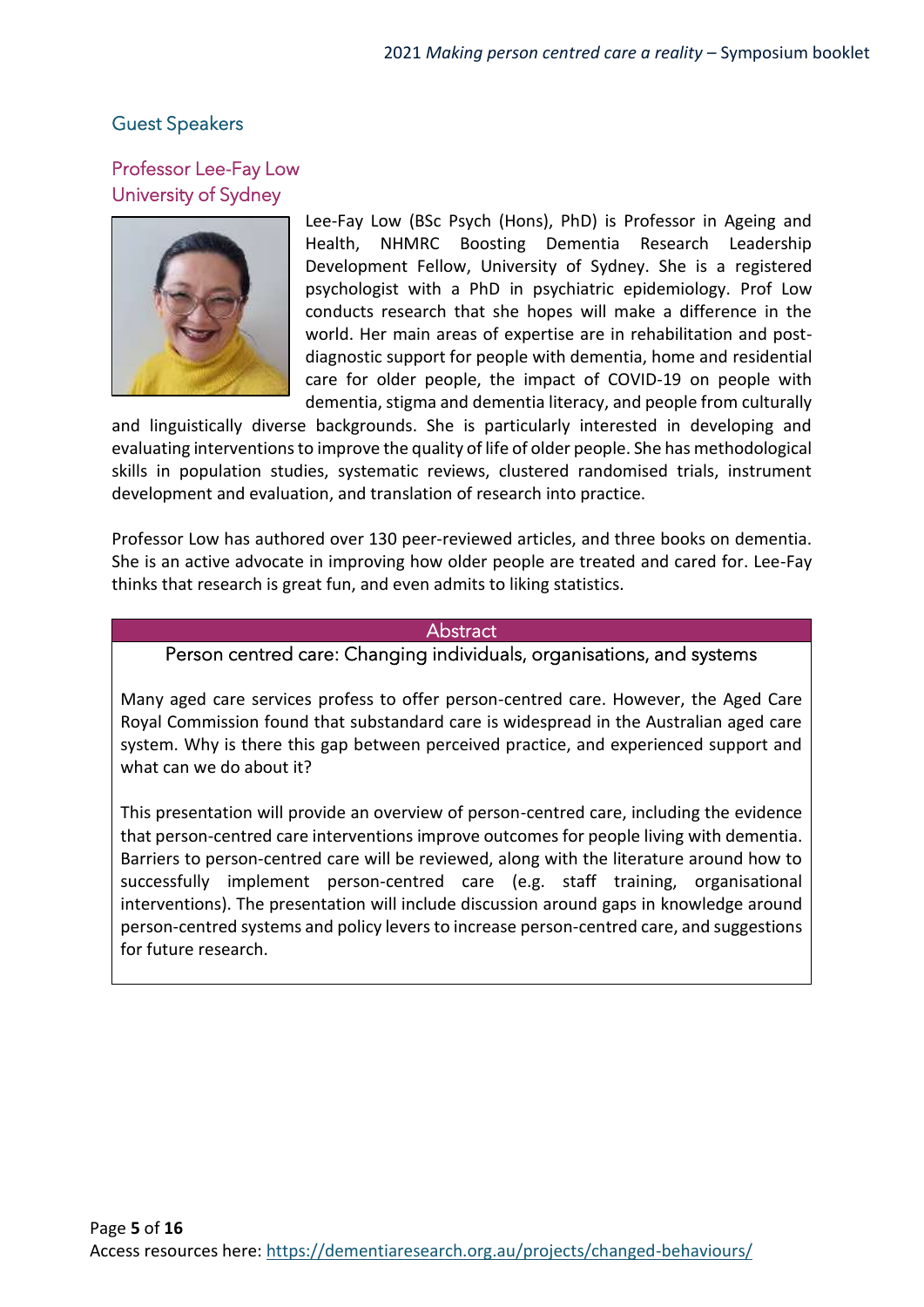# Professor Lynn Chenoweth Centre for Healthy Brain Ageing, UNSW Sydney



Lynn Chenoweth is Professor of Nursing, Centre for Healthy Brain Ageing, UNSW, and Adjunct Professor, University of Notre Dame Australia. She has a background in health and aged care service quality improvement and policy, nursing practice and education, and gerontological research. In progressing the improvement of healthcare services and support for persons living with dementia and their families, Lynn has provided leadership to interdisciplinary research teams comprising members of the community, clinicians, policy makers, research students, and both early-career and

established researchers.

Professor Chenoweth has participated in and led trials and mixed methods studies of health and aged care systems and service models, evaluating stakeholder outcomes and effective research translation processes. Current translational research projects include system-wide person-centred care of persons with dementia in sub-acute, residential and palliative care, and carer support in acute care.

#### **Abstract**

#### Research initiatives that support making person centred care a reality across Australia

**Embedding person-centred healthcare services for people living with dementia.** People living with dementia can have particularly difficult experiences (agitation, delirium, falls) in busy and unfamiliar healthcare environments. Experiences are worsened when staff are unable to engage therapeutically during treatment and care provision. Healthcare Guidelines endorse use of a person-centred approach to address these deficiencies. The person-centred approach proposed by Kitwood (1997) has proved to be feasible and beneficial for people living with dementia in acute, community and care home settings, but limited research has been undertaken to evaluate how this approach can be implemented and embraced by staff across the organisation. This presentation will identify what is needed for this to occur and how the person-centredness of healthcare services can be measured.

Kitwood, T. 1997. *Dementia reconsidered: The person comes first*. Buckingham: Open University Press.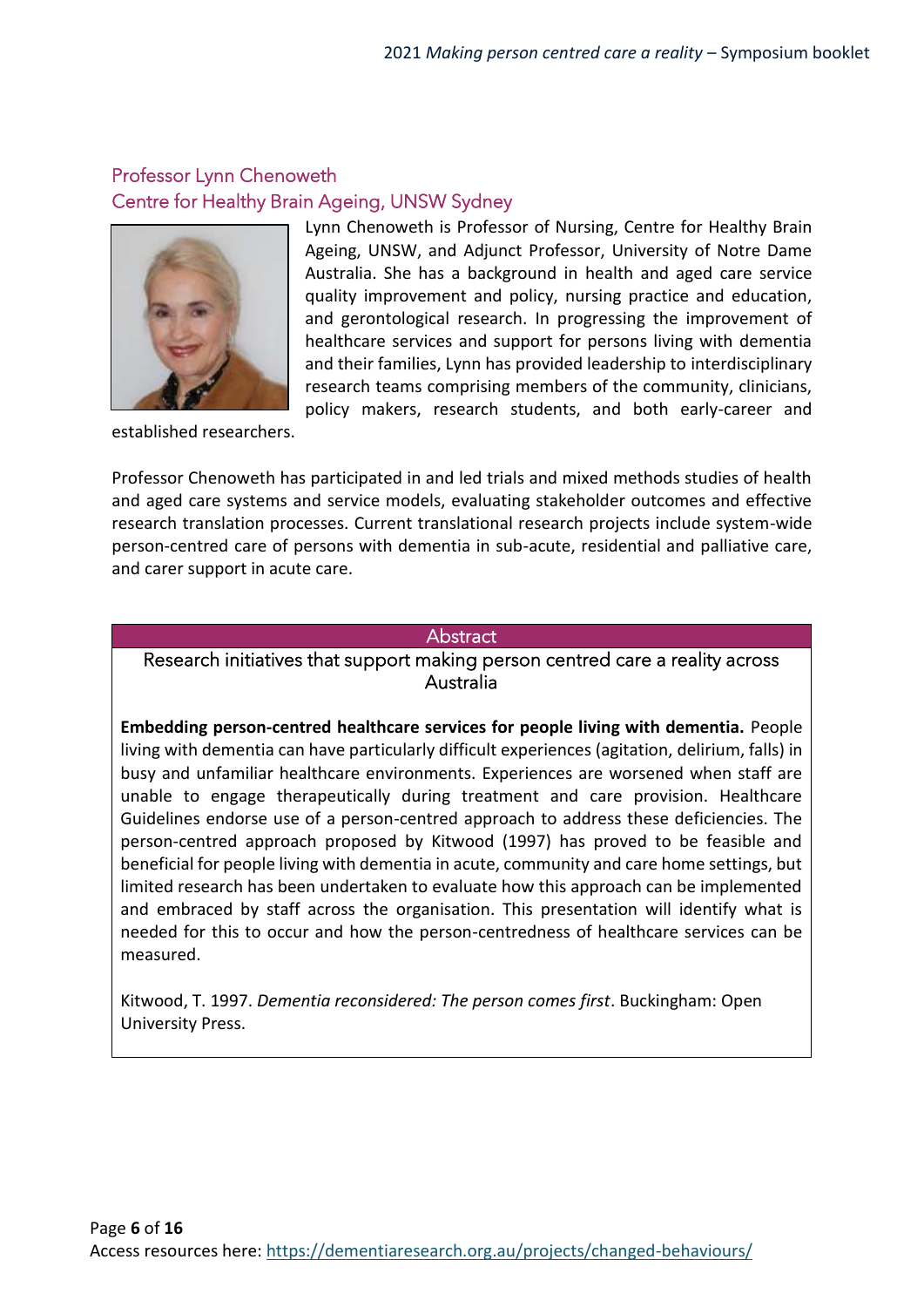#### Mr Robert Day Dementia, Diversity and Design Branch Australian Government Department of Health



Robert is Assistant Secretary responsible for the Dementia, Diversity and Design branch at the Commonwealth Department of Health. Robert and his team manage a number of Commonwealth programs to support people living with dementia and their carers (both informal and professional). This includes programs to build the capability of the aged care system to deliver quality, personcentred dementia care.

#### Nell Hawe (pictured with Sassy) Dementia Advocate Dementia Australia



Nell lives in Port Macquarie in NSW. She lives with her husband and adult son, with her daughter and precious grandchildren living interstate. Nell is 52 years old and was diagnosed with younger onset Alzheimer's disease in May 2020. Nell has extensive experience and expertise over 30 years in the aged care and disability sectors before her recent retirement. She worked as a trainer and assessor for care workers and as a disability support specialist before her diagnosis last year.

Nell joined Advocates program at Dementia Australia just after her diagnosis in 2020 and is a very active member. She has been interviewed by Channel 7 News about her experience of diagnosis, reviewed grants applications for Centre for Research Excellence funded by NHMRC and been involved in Hammond Care's project on end-of-life care for people living with dementia, amongst many other opportunities.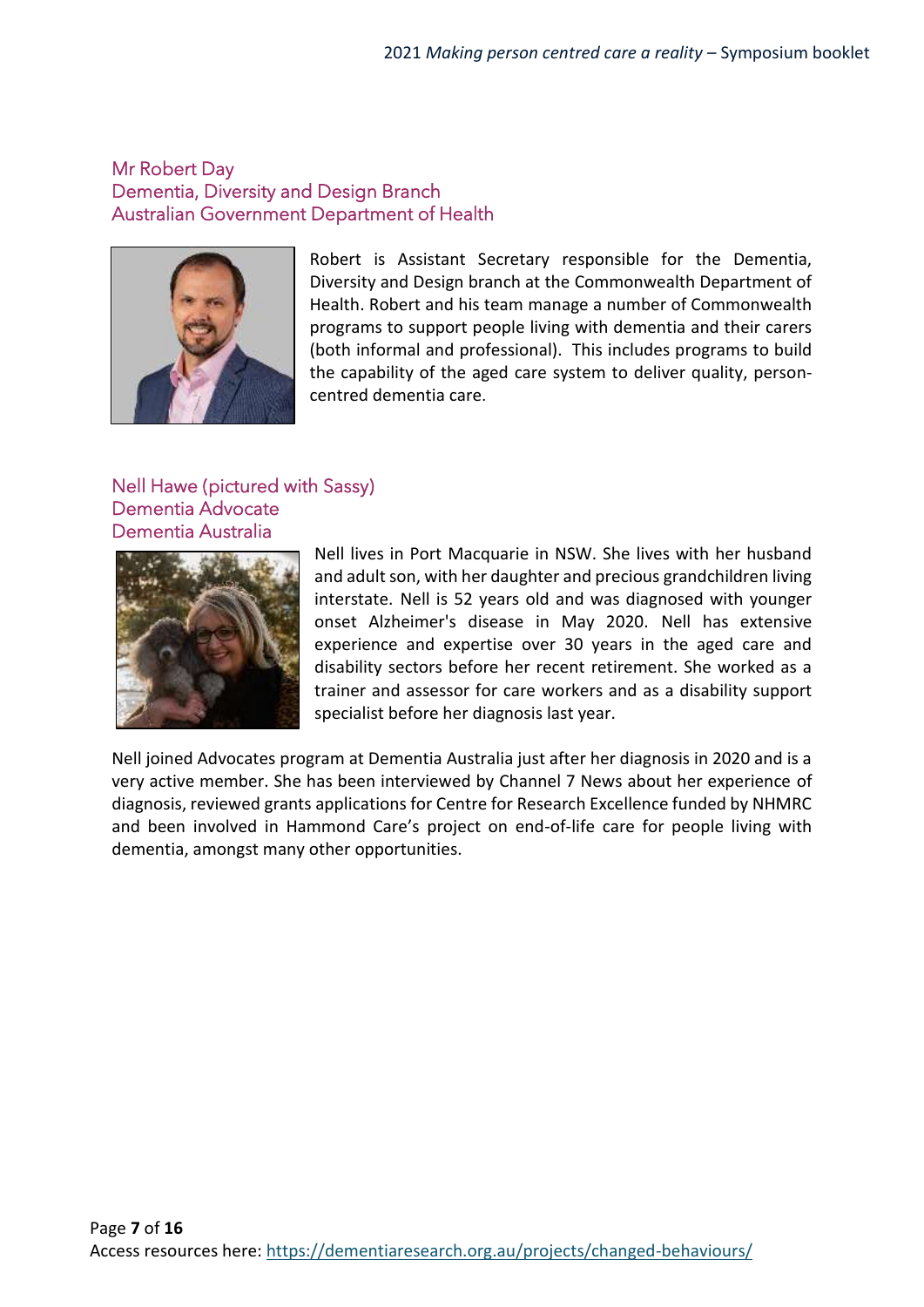#### Keith Davies (pictured with Bev Davies) Dementia Advocate Dementia Australia



Keith is a retired primary school principal who lives in Leura NSW. He has been caring for his wife of fifty-six years, Bev, who has dementia, for the past thirteen years, the last four of which includes visiting her each day and helping care for her where she is in residential care. As a consequence of this experience, Keith has become actively involved with Dementia Australia, Baptist Care NSW, Carers NSW, and the University of Tasmania and numerous research, advocacy and support programs.

Keith's other interests involve volunteering through Katoomba Neighbourhood Centre, advocacy and support towards Reconciliation and support groups and programs for cares of people with dementia. Keith is active within the upper Blue Mountains, enjoys waling in such a beautiful environment and interacting with the diverse and dynamic community.

### Peter Swindell Dementia Advocate Dementia Australia



Peter Swindell lives in the Blue Mountains, in NSW. Peter is a dedicated and passionate member of the Dementia Advocates Program and has worked alongside our organisation for many years. He has represented the consumer voice in surveys, focus groups and panels, supporting Dementia Australia's policy, advocacy, research and resource development.

When Peter's wife moved into Morven Gardens Residential Care Home, Peter became a volunteer, helping wherever he could. He

was also a volunteer with Baptistcare's "Stronger Carers" programme, coaching carers who are looking after someone at home. To understand more about dementia, Peter completed the "Understanding Dementia" MOOC with the University of Tasmania, the "Preventing Dementia" MOOC as well as a number of education courses with Dementia Australia and the Department of Health E-Learning.

Peter has also been the force behind the development of the Dementia Friendly Garden, at Morven Gardens in Leura. Peter researched and developed the environmental designs, including visiting Dementia Australia's Dementia Friendly Gardens located at our North Ryde premises, and also in Port Macquarie. The new Dementia Friendly Gardens Peter has created is used daily and benefits of the whole community at Morven Gardens, including residents living with dementia, their families and their carers.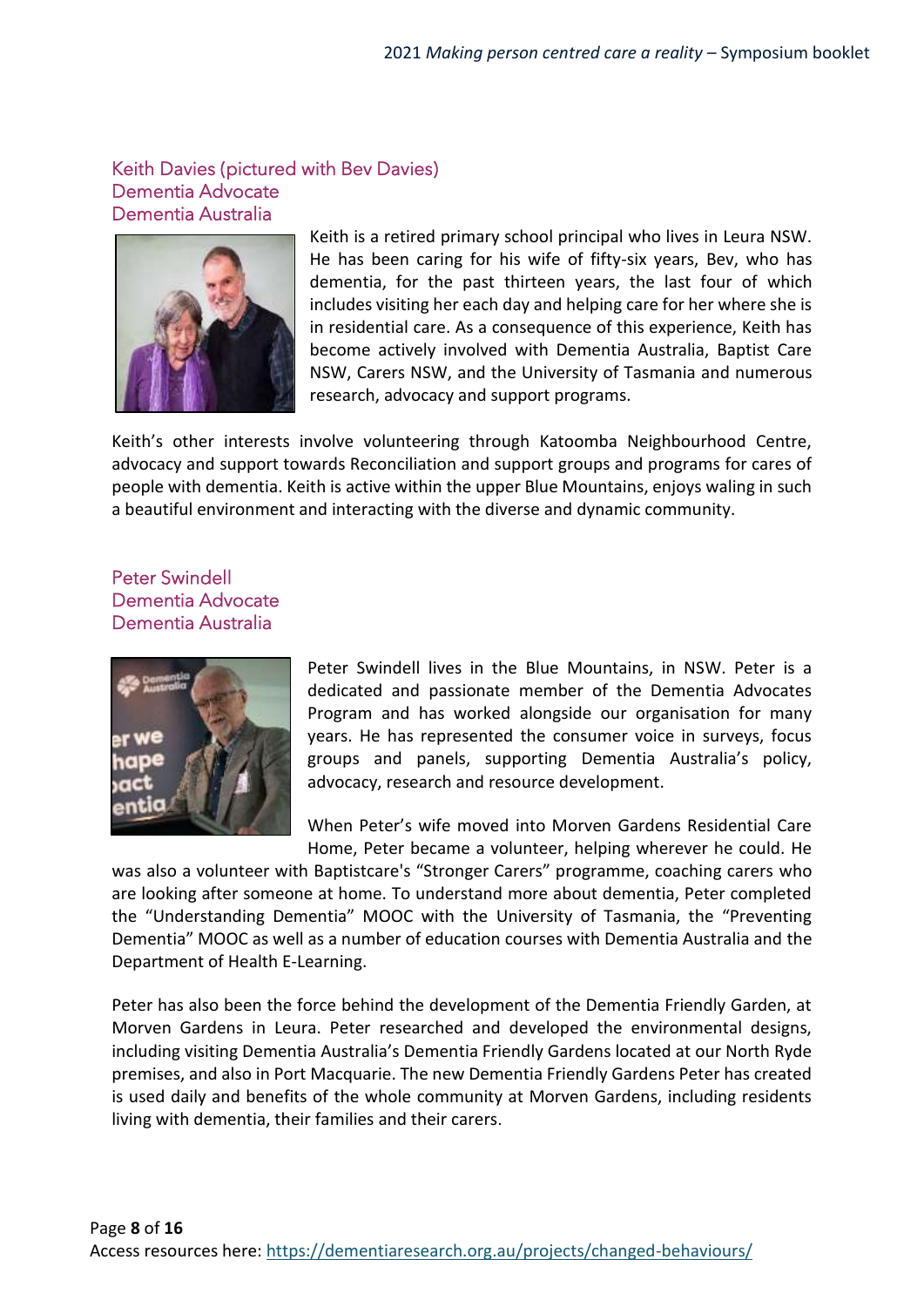# Abstract Speakers

### Rachel Brimelow Dementia and Neuro Mental Health Unit, The University of Queensland



Ms Rachel Brimelow (BBiomed, GradCertIntHth, MMedRes), is currently a PhD candidate at the UQ Centre for Clinical Research within the Dementia and Neuro Mental health Unit, and Academic Research Manager of Bayside Health Services. With a particular focus on mental health and aged care research, Rachel has previously conducted a number of intervention research projects within residential aged care facilities, such as implementing virtual reality to improve resident mood, depression and anxiety, as well

as performed quality assurance projects relating to resident and staff satisfaction on a large scale. Currently working to improve research culture and capacity within Metro South Hospital services in Cleveland, Rachel continues to advocate for person centred care, particularly as it relates to people with dementia.

#### **Abstract**

**Achieving person-centred mental health care within Residential Aged Care: Co-design of a performance measurement tool**

Rachel Brimelow, Deborah Brooks, Claire Burley, Gerard Byrne, Elizabeth Beattie, Nadeeka Dissanayaka

**Background:** Currently there is no nationally consistent system for the delivery of mental health services to people living in residential aged care facilities (RACF), with limited research into organisational approaches to improving overall practices of person-centred care. Factors that positively influence the mental health of RACF residents, both with and without dementia, include organisational policy and procedures, the care environment, staff attitudes, skills, knowledge, and resources, as well as the enactment of commonly cited clinical care and psychosocial interventions that focus on person-centred care. **Aim:** Co-design of a Balanced Scorecard (BSC) to formulate a mental health governance tool to improve and benchmark mental health practices and policy within RACF. **Methods:** Assessing mental health outcomes across four domains (resident's experience, learning and growth, clinical outcomes and financial), a BSC will be developed in concert with aged care residents and family and industry (RACF staff and experts), using both qualitative techniques and a Delphi panel. A completed systematic review of mental health service BSCs has so far identified eleven key themes: *prevalence, accessibility, services provided, clinical outcomes, client satisfaction, client involvement, staff motivation, staffing levels, governance and compliance, development* and *costs and revenue,* that will be used to guide focus groups and BSC formulation. **Discussion/conclusion:** To improve holistic personcentred mental health care for people in RACF, a system of organisational governance must be supported by appropriately designed performance measurement tools. Development of the RAC mental health BSC will now focus on industry, resident and family, driven insight to provide evidence of suitability of quality indicators.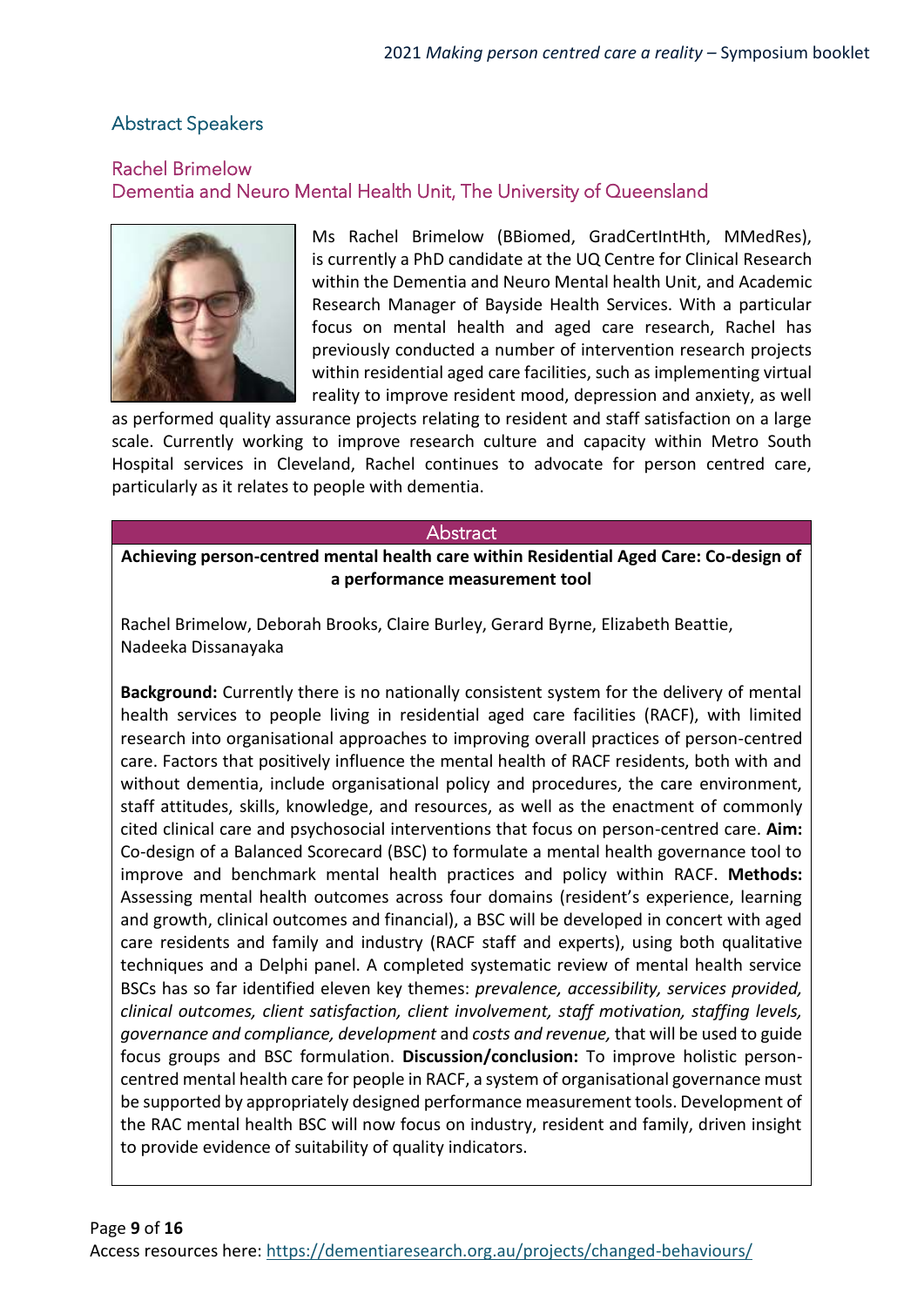Dr Monica Cations Flinders University



Monica Cations is a clinical psychology registrar and epidemiologist who has worked in the ageing and dementia field for many years. Her research is translational with a focus on psychological wellbeing in aged care environments and young people using aged care. Monica is a Lecturer in Lifespan Development in the College of Education, Psychology and Social Work at Flinders University, supported by a Hospital Research Foundation Early Career Fellowship and NHMRC/MRFF Emerging Leadership Investigator Grant.

#### **Abstract**

#### **Trauma-Informed Inpatient Geriatric Care to Improve Staff Skills and Reduce Patient Distress: An Interrupted-Time Series Study**

Monica Cations, Kate Laver, Maria Crotty, Craig Whitehead

Most people who stay in geriatric hospital wards live with some form of cognitive impairment or dementia. These wards are highly medicalised environments with limited opportunities for choice and control, and can be distressing for older survivors of psychological trauma. Trauma-informed care (TIC) is an extension of person-centred care, and recognises the central role of emotional health in the experience of receiving care. TIC is effectively applied across mental health and other settings, the utility of these models in aged and dementia care settings has not been assessed. The objective of this study was to examine whether TIC can reduce challenging behaviour, chemical restraint, and improve staff skills and patient experiences in inpatient geriatric settings.

Four wards participated in this hybrid implementation-effectiveness study across southern Adelaide, Australia, including 118 beds. Using a co-design method, the principles of TIC were transformed into a 10-part implementation strategy including staff training, establishment of highly trained 'champions' on each ward, and amending ward policies and procedures. Primary outcomes were monthly incidence of behaviour incidents, chemical restraint, and staff skills. Secondary outcomes including the acceptability, feasibility, and cost of the implementation strategy. Implementation and data collection are underway. Preliminary results suggest that screening for trauma-related needs and amending care to account for potential distress reduces challenging behaviour and the use of chemical restraint.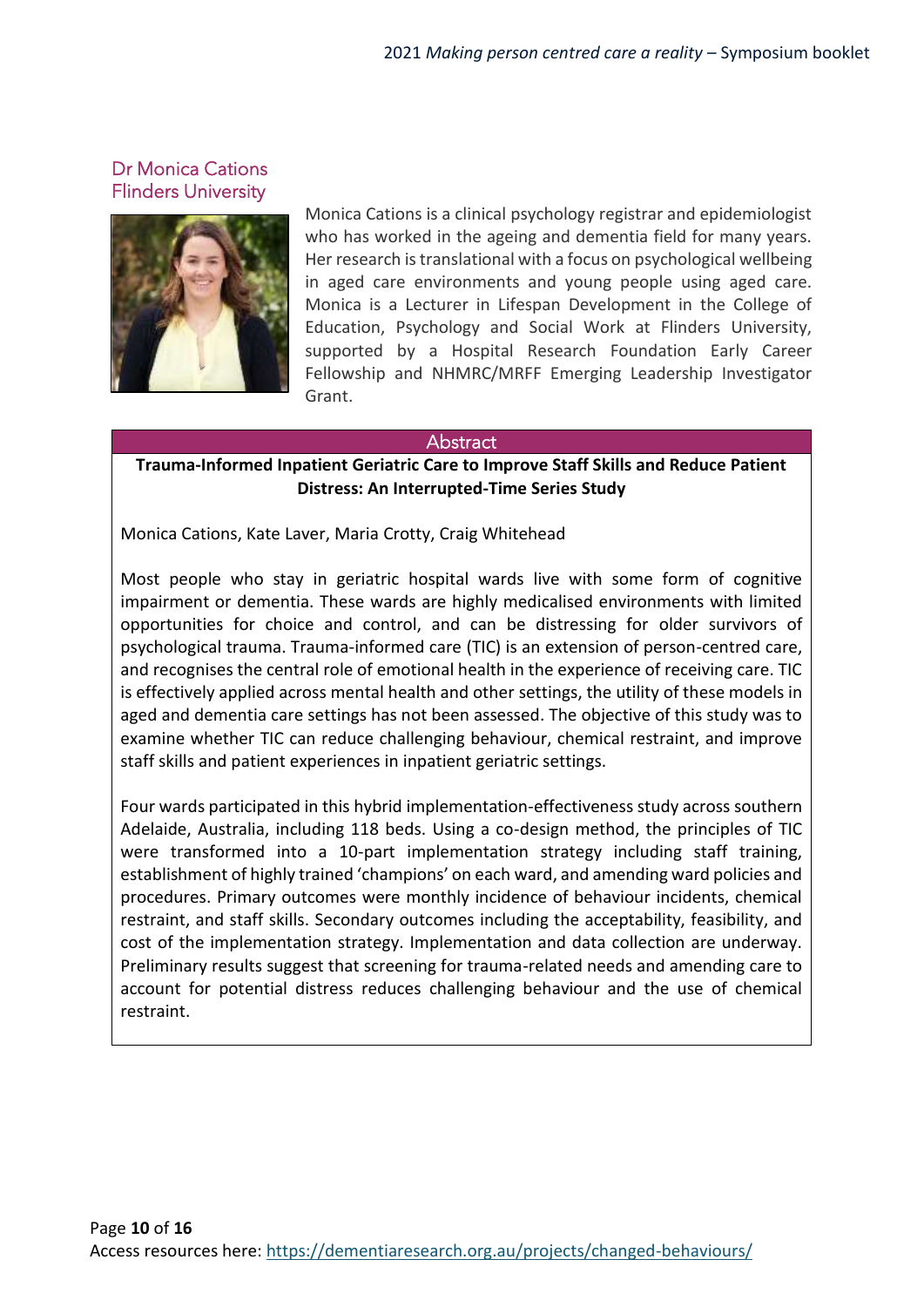# Jacquelene Cook UNSW Sydney



Jacquelene is a clinician with over 30 years of experience in the acute aged care sector. Jacquelene has worked extensively across the NSW, Tasmania, Victoria and ACT in a variety of roles including preceptor, Clinical Nurse Specialist, Acting Nursing Unit Manager and Clinical Nurse Consultant Aged Care. Jacquelene is a current PhD candidate of UNSW, undertaking her doctorate in *'implementing and evaluating: An on-line staff education program in person-centred care for persons with dementia in the sub-acute*

*setting.'* This study is part of a larger body of research 'Improving health outcomes, wellbeing and care for people living with dementia in an acute setting'. Jacquelene has a passion for older persons centred care, having graduated from a Masters of Research at UTS in 2019. Her research was entitled 'Essential Care for Older Patient Specialling in Acute Care Settings: A Concurrent Mixed Methods Study'.

#### Abstract

**Implementing and evaluating an on-line staff education program in person-centred care for persons with dementia in the sub-acute care setting**

Jacquelene Cook, Lynn Chenoweth, Anna Williams and Claire Burley

**Background:** Hospitalisation for persons with dementia often entails increased cognitive, physical and functional deterioration, resulting in prolonged hospital care, higher risk of readmissions and increased mortality. Unfamiliar surroundings, unknown staff, frequent staff changes and interruptions in daily routines have been shown to contribute iatrogenic harms in persons with dementia, e.g. delirium and behavioural and psychological symptoms (BPSD). Iatrogenic harms are more likely when multi-tasking demands exceed staff's capacity to meet psychosocial needs. While clinical guides recommend a personcentred approach to care (PCC) to prevent/reduce iatrogenic harms, healthcare staff are uncertain of how to provide PCC within established hospital systems. This PhD project is part of a larger research project which aims to embed PCC in the sub-acute hospital setting to support positive health outcomes for people with dementia. **Methodology:** The PhD study will evaluate the effectiveness of an interactive on-line PCC education program for subacute medical, allied health, nursing, and managerial staff. Sixty healthcare staff from one subacute hospital ward will participate in the online PCC education program, which comprises twelve 30-minute modules that can be accessed at any time over a 6-month period. Evaluation of the online education program includes PCC knowledge, confidence, skills and application in practice, and participant achievement of learning objectives and satisfaction. **Clinical/Future implications**: The project will arm healthcare staff with PCC knowledge and practical skills and improve care of persons with dementia. The most useful and effective online PCC learning resources will be widely disseminated to improve service models for persons with dementia.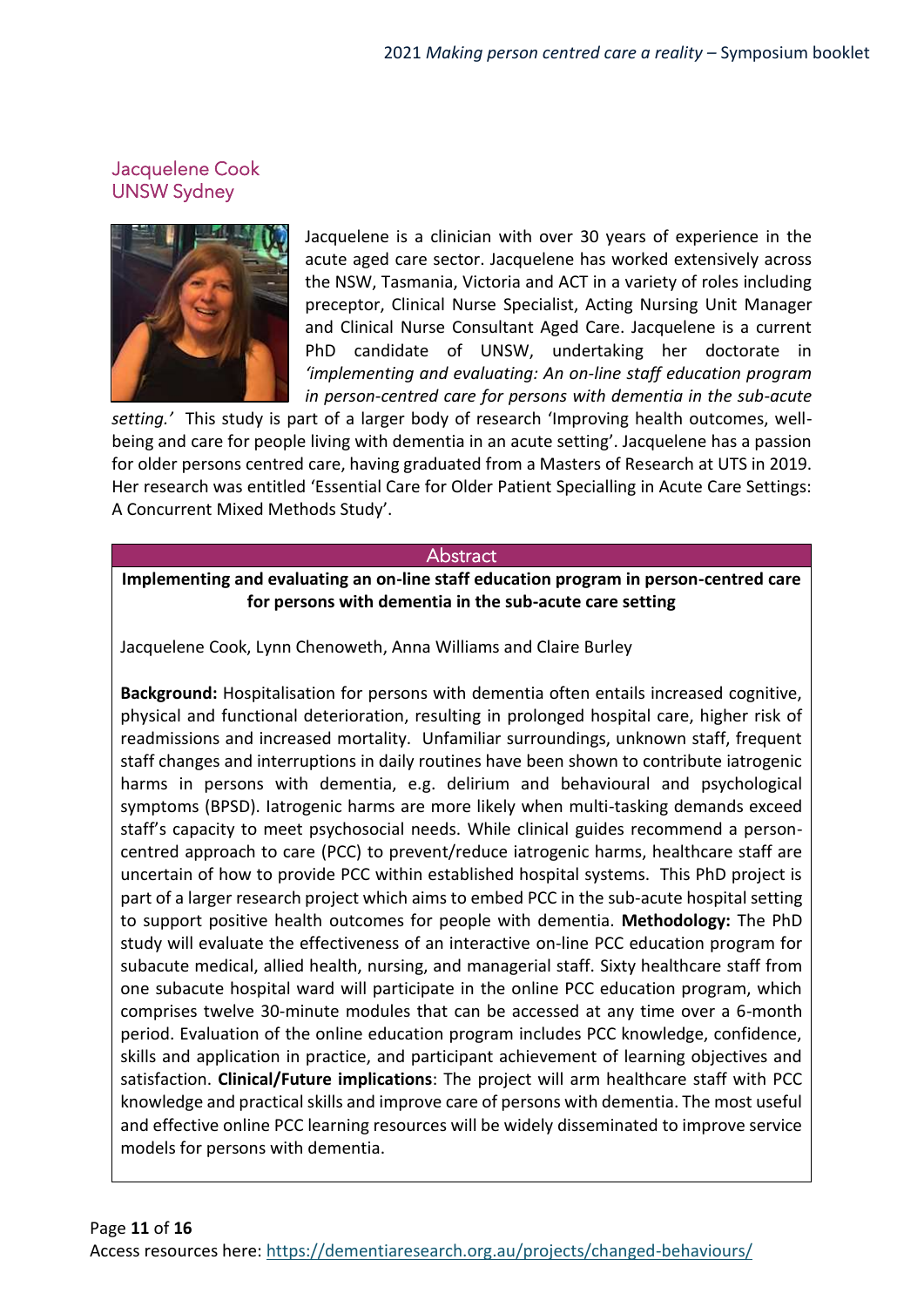# Professor Belinda Goodenough and Ms Alex Jedlicko Dementia Training Australia Consortium and Dementia Australia



Ms Alex Jedlicko has for worked for Dementia Australia for over 6 years in the role of Manager for the RTO and National Operations. Within a range of vocational education compliance obligations and commitment to continuous quality improvement, she manages the national delivery of the accredited Dementia Essentials program. Prior to her role in dementia, Alex also has experience in the community education sector and diversity, including programs to support people who identify as refugees and asylum seekers.



Professor Belinda Goodenough is appointed to the University of Wollongong. She is currently executive director for Dementia Training Australia (DTA), and also on staff with the Australia Health Services Research Institute (AHSRI), as director for the Centre for Health Research Illawarra Shoalhaven Population (CHRISP). Belinda trained as a behavioural scientist, and has a specific interest in implementation research and knowledge translation. She is also editor for the Australian Journal of Dementia Care.

## **Abstract**

#### **Is it possible to 'teach' person-centred care? The example of Dementia Essentials**

Dementia Essentials\* is a course designed to train the workforce in practical skills and knowledge for supporting people with dementia. The content and learning outcomes target person-centred philosophies. Within three to six months of course completion, participants are routinely sampled to receive an invitation to complete an online Knowledge Translation (KT) survey. From October 2016 to June 2021, Dementia Essentials was delivered to 21,564 participants. The format was predominantly face-toface, comprising three days of workshop-style teaching, followed by supervised inworkplace assessment. A sample of 1,450 engaged in the follow-up survey (from 19,298 who could be reached by email) - 67% worked in a Community or Residential Aged Care setting.

Specific KT impacts were reported by 99.7% of respondents, with several offering personal practice examples. Overall, 86% of respondents indicated "Strongly" or "Very Much" agreement with the statement that completing the course "… helped me to improve the quality of care and support I give to people with dementia". Notwithstanding bias (e.g. sampling frame, self-report) the results suggest that the Dementia Essentials course is a positive approach for teaching the carer workforce ways to translate person-centred principles into dementia care practice.

\*Dementia Essentials is an accredited national unit of competency within a Certificate IV in Ageing Support, delivered by the Centre for Dementia Learning (Dementia Australia). The course is subsidised for the workforce by the Australian Government Department of Health through the DTA consortium.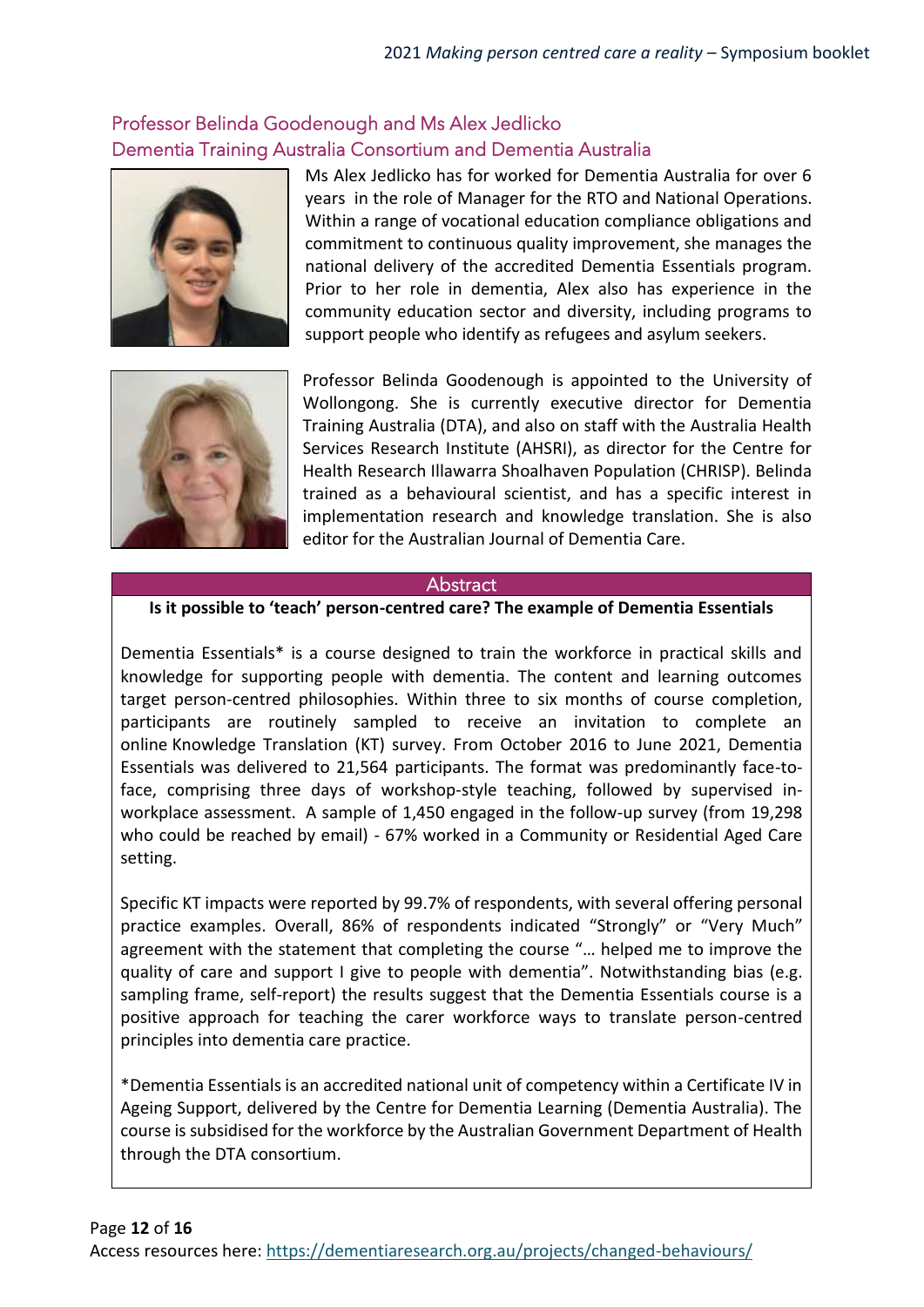# Dr Gaynor Macdonald Dementia Reframed and The University of Sydney



Dr Gaynor Macdonald is a social anthropologist, whose long-term interest in personhood and change among Indigenous Australians took on new relevance when her husband was diagnosed with Alzheimer's. Deciding to confront the stigma and hopelessness she was plunged into, she found ways to understand the changes that dementia brings, finding more positive ways of understanding dementia and dementia care, and learning how to live creatively with change in the day to day.

Dr Macdonald is now a Certified Independent Trainer and Consultant with Teepa Snow's Positive Approach to Care®. She is a co-founder of Dementia Reframed, a community-based organisation run by experienced carers, committed to reframing the negativity and fear, and providing informed, creative and practical support for care partners, familial and professional. She advocates understanding dementia from a relational and communicative perspective: quality care starts with enhancing the partnerships essential to maintain quality of life, not only for people living with dementia but all those who experience its impacts.

#### **Abstract**

#### **Let's not stop at 'person-centred' care – we can do even better**

For people living with dementia, 'person-centred care' is not enough. Dementia – in the absence of cure and medical treatment – is first and foremost a social experience. Living well with dementia needs to start from this premise; thought about in terms of the various relationships required to hold a person experiencing dementia in a good life. The impacts of the changes brought about by dementia are always two-way. They impact, significantly, on 'the other person' in the 'carer-patient' relationship so it is the relationship that we need to nourish. A relational model goes beyond conventional understandings of a personcentred model – there is an important difference. Care information, care strategies and caring environments should be planned by keeping enabling quality relationships in mind. This is the case whether the relationship is with a 24-hour day-to-day care partner, a home carer working a shift, an hour with a doctor or OT, relations with neighbours and friends, or a visit to a coffee shop. We will not improve life for people living with dementia until we get out of individualised (medical/nursing) models of care and into how quality relationships are developed and nurtured through the tumultuous changes dementia brings to them. Person-centred care only takes us half-way. This presentation explains the difference between 'person-centred' and relational understandings, to show why it is essential to think about 'living well with dementia' in relational terms.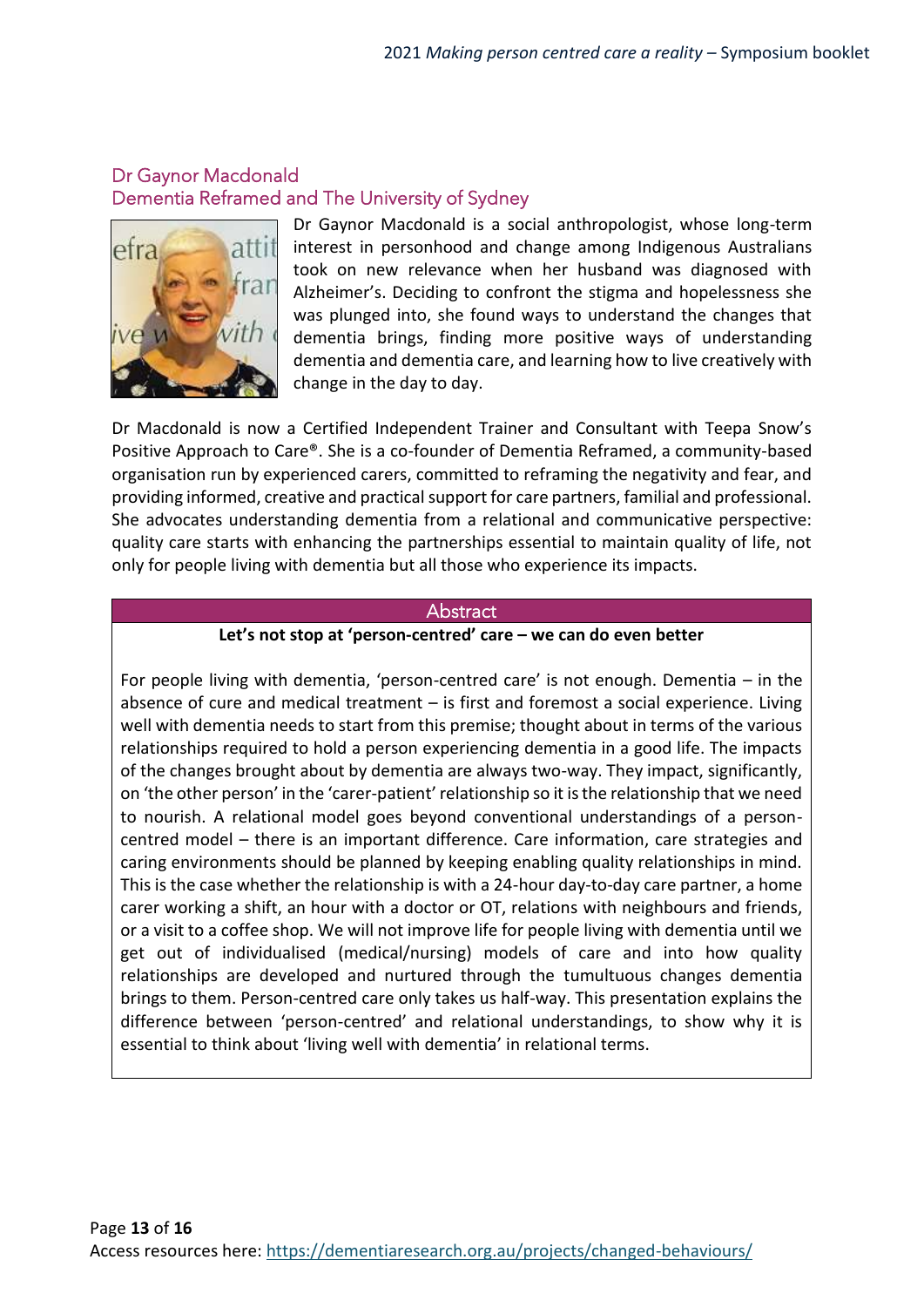# A/Professor Steve Macfarlane The Dementia Centre



Associate Professor Stephen Macfarlane is Head of Clinical Services at The Dementia Centre. He graduated from Monash University in 1991 and spent 17 years at Peninsula Health, prior to becoming a psychiatrist in 2003 and being appointed Director of Aged Psychiatry in 2005. In 2008 he spent some time on secondment as Deputy Chief Psychiatrist for Victoria prior to being appointed as Associate professor and Director of Aged Psychiatry at Alfred Health, where he remained until formally joining HammondCare in 2016 as Head of Clinical Governance for The Dementia Centre.

#### **Abstract**

#### **Non-pharmacological interventions: Evidence from a national behaviour support program**

**Background**: Person-centred psychosocial strategies are the leading intervention for supporting behaviours and psychological symptoms of dementia (BPSD). In Australia, the leading provider of BPSD support is Dementia Support Australia (DSA). Through a multidisciplinary team of specialist consultants and geriatricians, DSA delivers nationally consistent in-person, non-pharmacological interventions while emphasising the deprescribing of inappropriate medications. This talk reports on recent findings from a study that described outcomes of DSA on BPSD. **Methods**: A 2-year retrospective quasiexperimental analysis of demographic and BPSD outcomes was undertaken on eligible DSA clients residing in aged care homes. We used linear mixed effects models, controlling for the impacts of length of service provision and baseline Neuropsychiatric Inventory (NPI) score, to evaluate the (clinical) significance of DSA psychosocial interventions from intake to discharge from DSA services. **Results:** 5,914 DSA clients (55.9% female, age: 82.3 ± 8.6 y) residing in 1,996 aged care homes met the eligibility criteria for inclusion in this study. The most common types of dementia were Alzheimer's disease (37.4%) and vascular dementia (11.7%). Analysis of change on the NPI revealed large, significant and clinically meaningful outcomes; with at least a 61% reduction in the total NPI score and at least a 67% reduction in the distress behaviours caused caregivers. **Conclusion:** Nationally delivered psychosocial interventions are feasible and clinically effective as demonstrated by improved BPSD and related caregiver distress.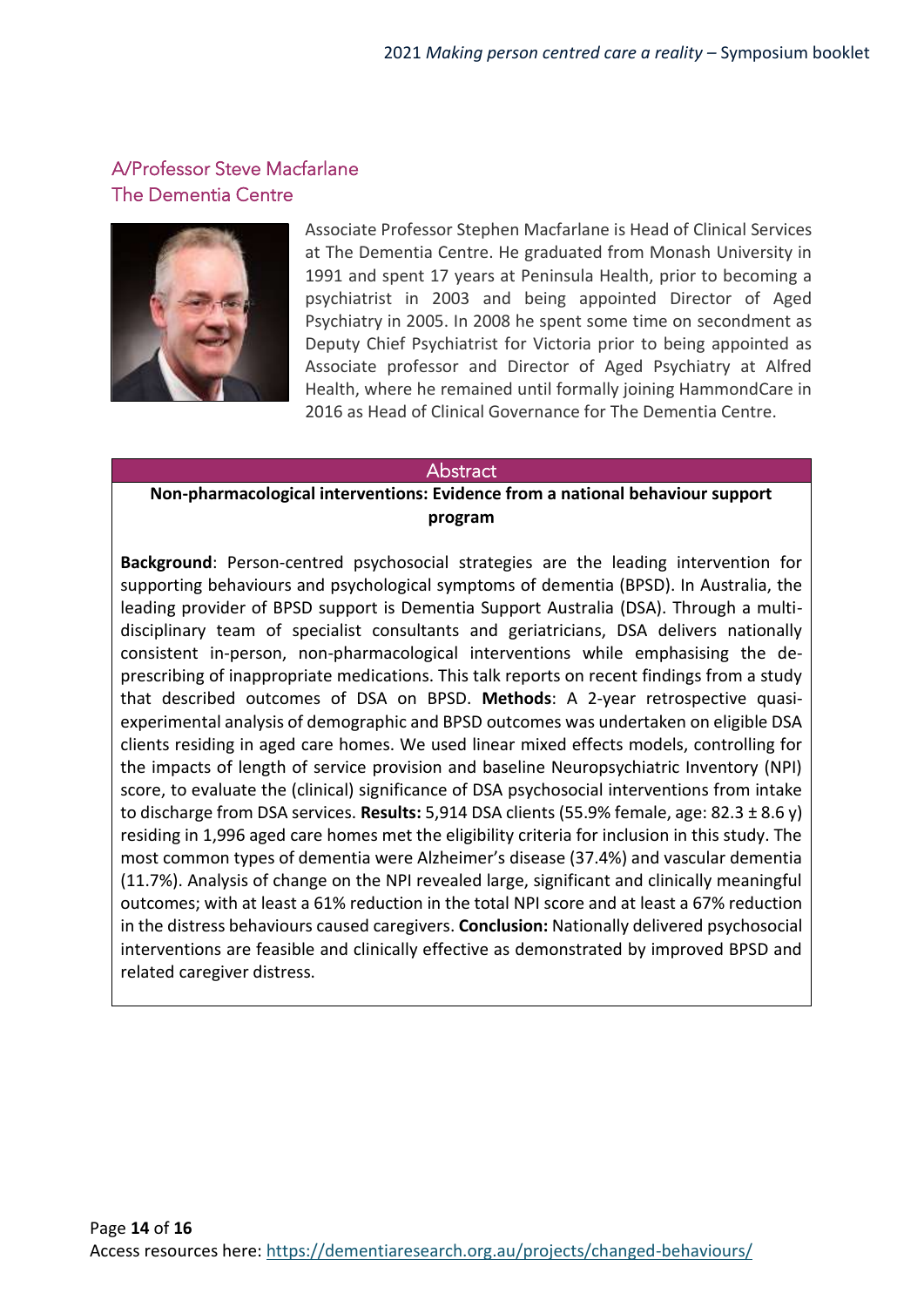# Dr Nikki-Anne Wilson Neuroscience Research Australia and Dementia Centre for Research Collaboration



Dr Wilson is a Postdoctoral Fellow in Cognitive Health at Neuroscience Research Australia and Knowledge Translation Fellow with the Dementia Centre for Research Collaboration. Dr Wilson has extensive experience in the cognitive and neural mechanisms underlying the social changes in rare dementia syndromes in which she completed her PhD at the Brain and Mind Centre in 2021.

Now working with Scientia Prof Anstey, Dr Wilson is currently investigating sensory loss and dementia risk and was recently awarded an RM Gibson Grant from the Australian Association of Gerontology to develop a novel theatre-based intervention.

#### **Abstract**

#### **Guidelines for dementia care: Awareness and current usage in residential aged care**

Nikki-Anne Wilson, Kim Burns, and Margaret MacAndrew

**Background and Aim:** The development of the Clinical Practice Guidelines and Principles of Care for People with Dementia represents an important step in better addressing the needs of those caring for people living with dementia. How well the information provided in these Guidelines is reaching those at the frontline of residential aged care, and the ability for care workers to implement the Guidelines remains uncertain. We aimed to explore knowledge of, and access to, the clinical practice Guidelines in residential care workers. **Method**: A nationwide-survey on the experiences of residential aged care workers was distributed through existing networks. Follow up interviews were conducted in a sub-set of participants to gain further qualitative insight. **Results**: A total of 22 participants completed the survey and 3 qualitative interviews. Only 41% (n = 9) of those surveyed had knowledge of the Guidelines, of whom 67% ( $n = 6$ ) rated the Guidelines as "very useful". Emerging themes suggested greater awareness of, and access to, the Guidelines would be useful. Reported barriers included time constraints, length and complexity of information (including lack of indexing), and lack of communication and training from management. **Conclusions**: Our small sample reported a high level of interest in the content of the Guidelines, however, there was a need for greater accessibility, with less than half having prior knowledge of the Guidelines. Lack of time and systemic support were noted as key barriers indicating the need for a more collaborative approach regarding implementation of the Guidelines in residential aged care.